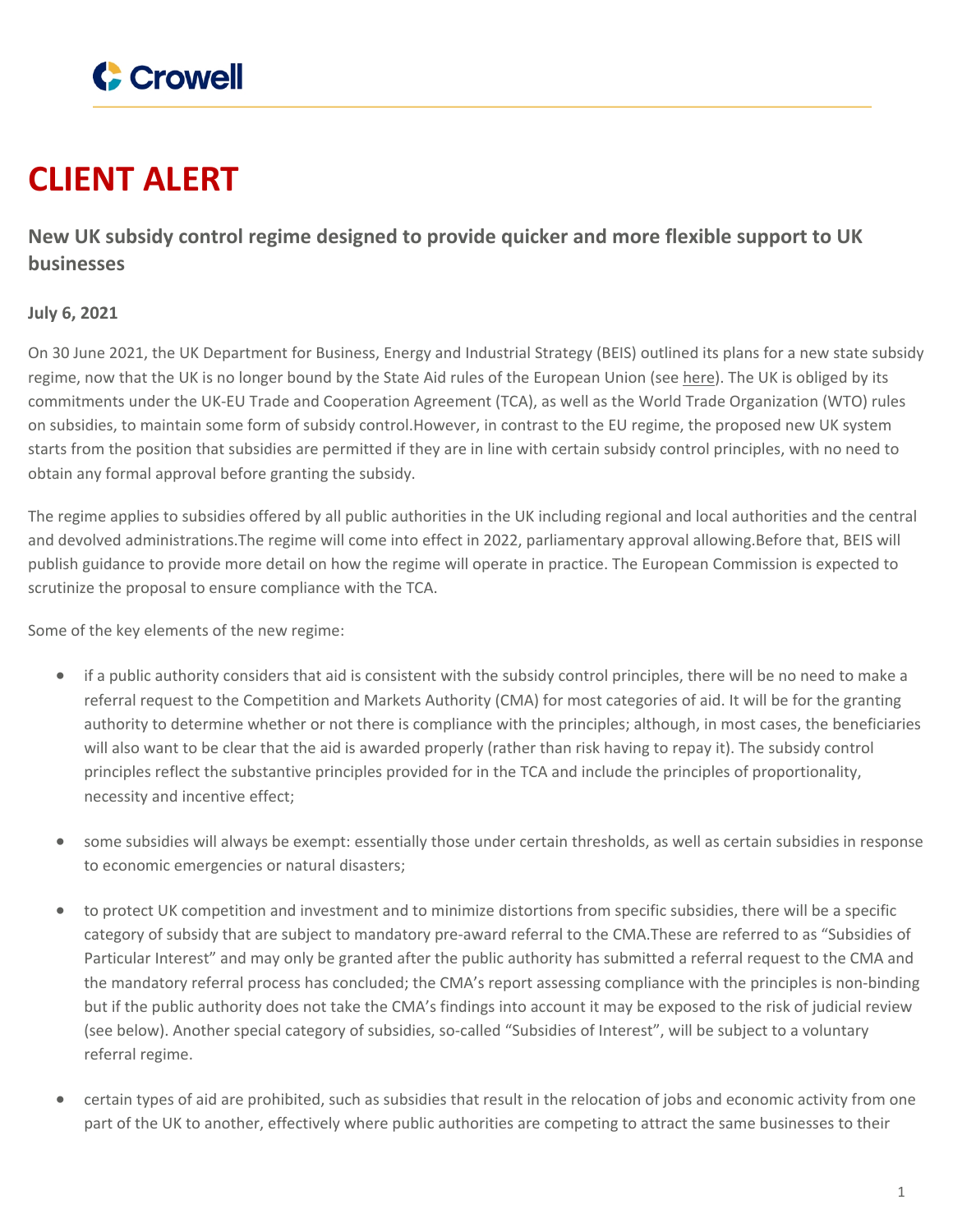

region.The Government wants to avoid these "subsidy races"; but rather wants the new regime to contribute to strengthening the Union and leveling up the entire economy;

 also prohibited will be unlimited government guarantees to businesses, as well as subsidies granted to ailing or insolvent enterprises where there is no credible restructuring plan.

A new Subsidy Advice Unit within the CMA will be responsible for administering the system, providing non-binding advice to granting authorities and carrying out monitoring and reporting in relation to the new regime.But the CMA will have no role with regard to enforcement of the regime, with jurisdiction to review the award of subsidies being put in the hands of the Competition Appeal Tribunal (CAT). Interested parties such as competitors to the beneficiary can apply to the CAT for the review of a decision to give a subsidy or to make a subsidy scheme. The CAT will apply a judicial review standard, meaning that it will not look at whether the granting authority made the right decision, but only whether that decision was illegal, procedurally unfair or irrational.The CAT has the power to make a recovery order if it finds that the subsidy was granted in contravention of the subsidy control principles.

The Government announcement accompanying the new proposal makes a lot of the fact that the UK is able to put this regime in place because it is no longer part of the EU, where decisions on aid had to undergo a "lengthy bureaucratic process", wade through "burdensome red tape" and manage "restrictive EU definitions which unfairly penalized starts-ups and small businesses" in order to seek approval by "unelected EU bureaucrats"—which would all result in "delaying vital funds from reaching viable businesses in good time".The new regime is intended to facilitate support for key domestic priorities, such as leveling up economic growth across the UK and driving a green industrial revolution.

The Government has been at pains to stress that there is no intention to go back to the situation in the 1970s where the state intervened heavily in UK businesses, effectively taking a role in running the economy, by picking and backing "winners" (not always successfully) and bailing out failing and unsustainable companies.

It is clearly the case that a simpler, quicker and more flexible system of state subsidies is to be welcomed.Inevitably, however, as with any new system, there will be some uncertainty initially about how the rules will work in practice: what is the exact scope of the principles; to what extent will the concept of aid be the same as that under EU law (such that EU law on interpreting that concept may be relevant)? Another important question will be how broadly the category of "Subsidies of Particular Interest" that are subject to mandatory referral to the CMA will be defined by the Secretary of State. Those questions will be resolved in time, through practice and case law from the CAT.Until then, granting authorities and potential beneficiaries will need to navigate their own way through that uncertainty.

For more information, please contact the professional(s) listed below, or your regular Crowell & Moring contact.

**Karel [Bourgeois](https://www.crowell.com/professionals/Karel-Bourgeois)** Partner – Brussels Phone: +32.2.214.2813 Email: [kbourgeois@crowell.com](mailto:kbourgeois@crowell.com)

**Peter [Broadhurst](https://www.crowell.com/professionals/Peter-Broadhurst)** Partner – London, Brussels Phone: +44.20.7154.4864